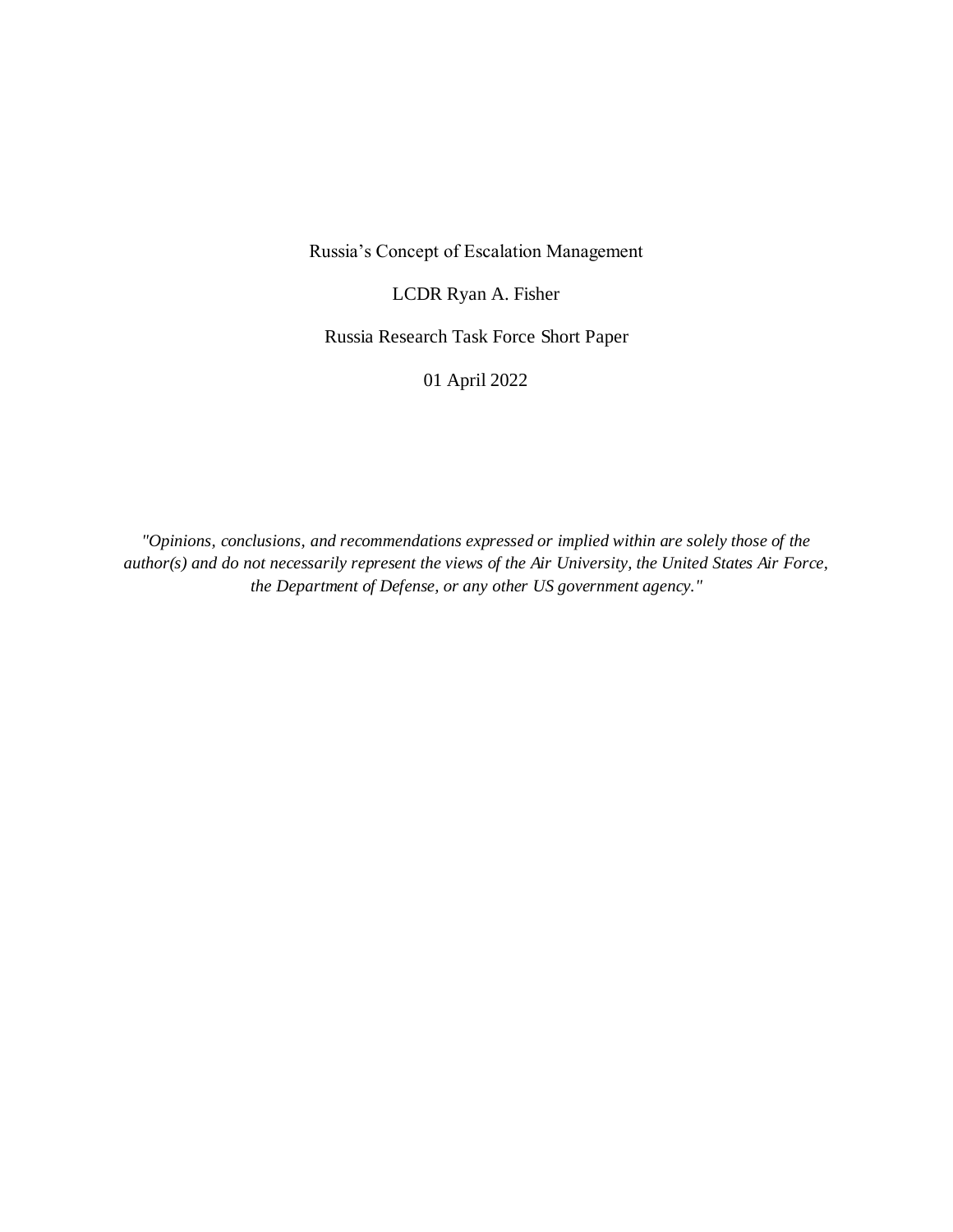The Russian Federation's concept of escalation management during the current security situation in Ukraine can be roughly divided into periods of demonstration, adequate damage infliction, and retaliation. 1 In November 2021, satellite imagery showcased Moscow's demonstration in mobilizing 100,000+ soldiers along with tanks and other military hardware during its massive military build-up beside the Ukraine border. In late February 2022, Russian forces invaded Ukraine and commenced major bombing campaigns, inflicting significant damage throughout the country. By mid-March 2022, Russian forces increased their bombing campaigns in retaliation for Ukraine's unwillingness to capitulate to Russian demands and for making Russia look ineffective and unskilled on the international stage. Russia continues to display its escalation management techniques and may shock the world by using nuclear weapons if embarrassment continues at the hands of the weaker Ukrainian Army.

Russian President, Vladimir Putin, disguised his true intentions to invade Ukraine as long as possible while displaying Russia's first concept of escalation management, demonstration, via the façade of military exercises with Belarus along their Ukrainian borders. While other countries cried foul and warned Russia not to attack Ukraine, Russian and Belarussian leaders insisted their forces were present along Ukraine's borders only to continue military exercises. In December 2021, US President Joe Biden warned Putin of sweeping economic sanctions if Russia invaded Ukraine. Russia responded with detailed security demands to the West, including that NATO ceases all military activity in eastern Europe and Ukraine and that the alliance never accept Ukraine or other former Soviet nations as members. By early February 2022, Russia had enough forces to commence an invasion, which was forewarned by American and European leaders. Putin appeared to set the stage for the period of damage infliction by claiming Russia's security demands about NATO expansion continued to go unheeded.<sup>2</sup>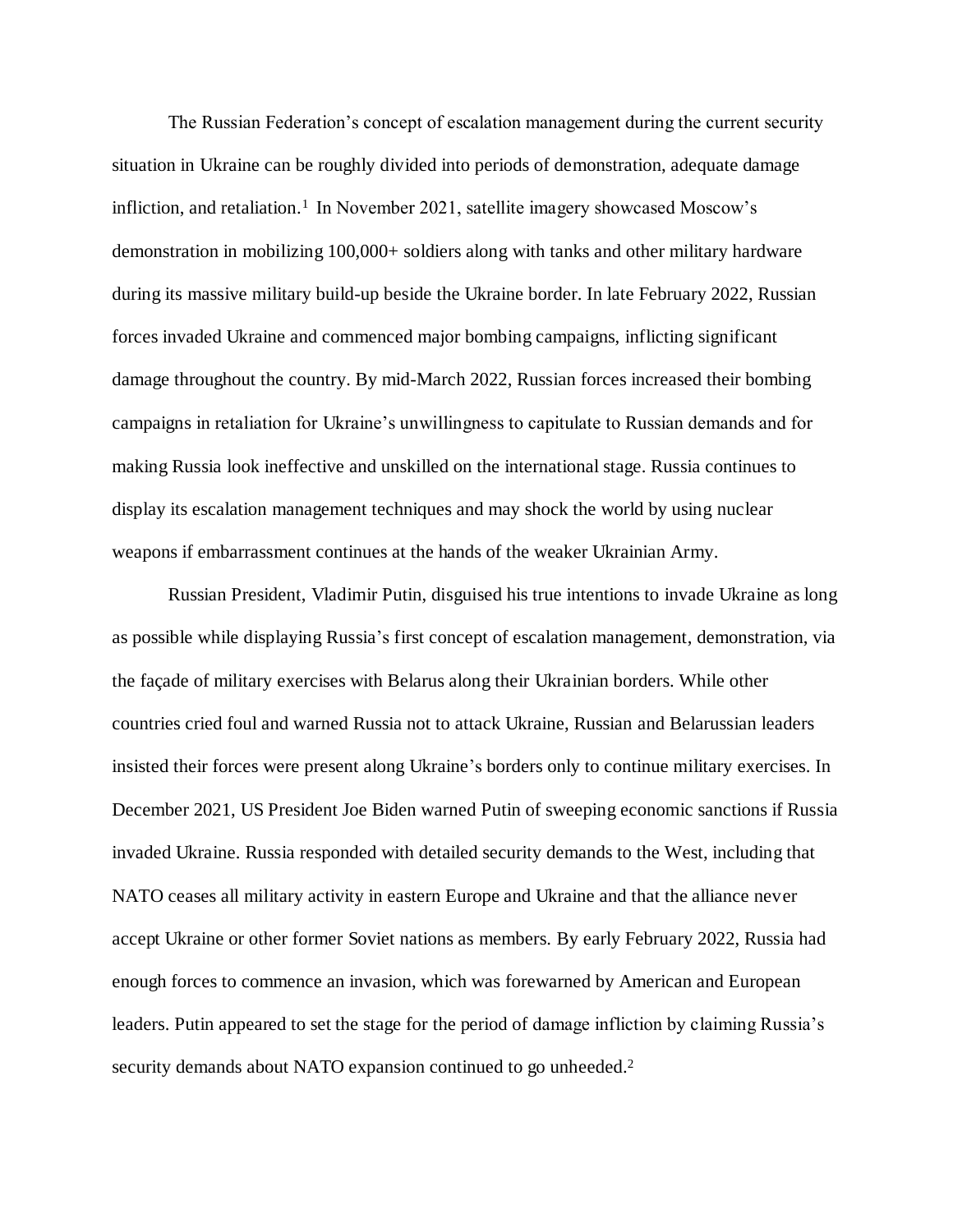Russia finally pivoted on 25 February 2022 and commenced its second phase of escalation management by invading Ukraine on multiple fronts to the north, east, and south. Putin's forces and tanks rolled into Ukrainian areas of strategic importance and commenced shelling and killing Ukrainians. Within hours, Ukrainian leaders were in hiding from Russian forces specifically seeking to kill them and install a new, pro-Russian government. For weeks, Russian forces inflicted significant destruction, killing innocent people every day, destroying infrastructure throughout the country, and forcing millions of refugees into European countries. 3 However, Ukrainian forces also inflicted significant damage against their Russian counterparts.

The Ukrainian Army's perseverance and resolve to not give up their country without a lasting fight, propelled the third phase of Russian escalation management, retaliation. This phase was heavily promoted in week five of the conflict when Russian forces amplified their shelling of Ukrainian homes, hospitals, and other non-military infrastructures. Likely secondary reasons for this increased effort were to force Ukrainian leadership into cease-fire negotiations to ease the burden on its citizens. Russian losses of senior officers, soldiers, aircraft, and tanks continue to provide humiliation regarding Russian training, tactics, and procedures, while confirming that Russia's rejuvenated military still requires much attention. Russian leaders continue to hint at the possibility that Russia could utilize its nuclear arsenal; however, Putin may realize that initiating nuclear weapons also potentially initiates an unwanted NATO neighborhood response. 4

Although only six-weeks into the Russia-Ukraine 2022 conflict, Russia has already revealed all three of its escalation management phases. When the substantial military build-up and demonstration along the border failed to intimidate Ukraine (and the West), Russia invaded and initiated its damage campaign. The retaliation campaign quickly followed due to Ukrainian forces' unwavering grit. What remains to be seen is whether Russia will favor its nuclear option.